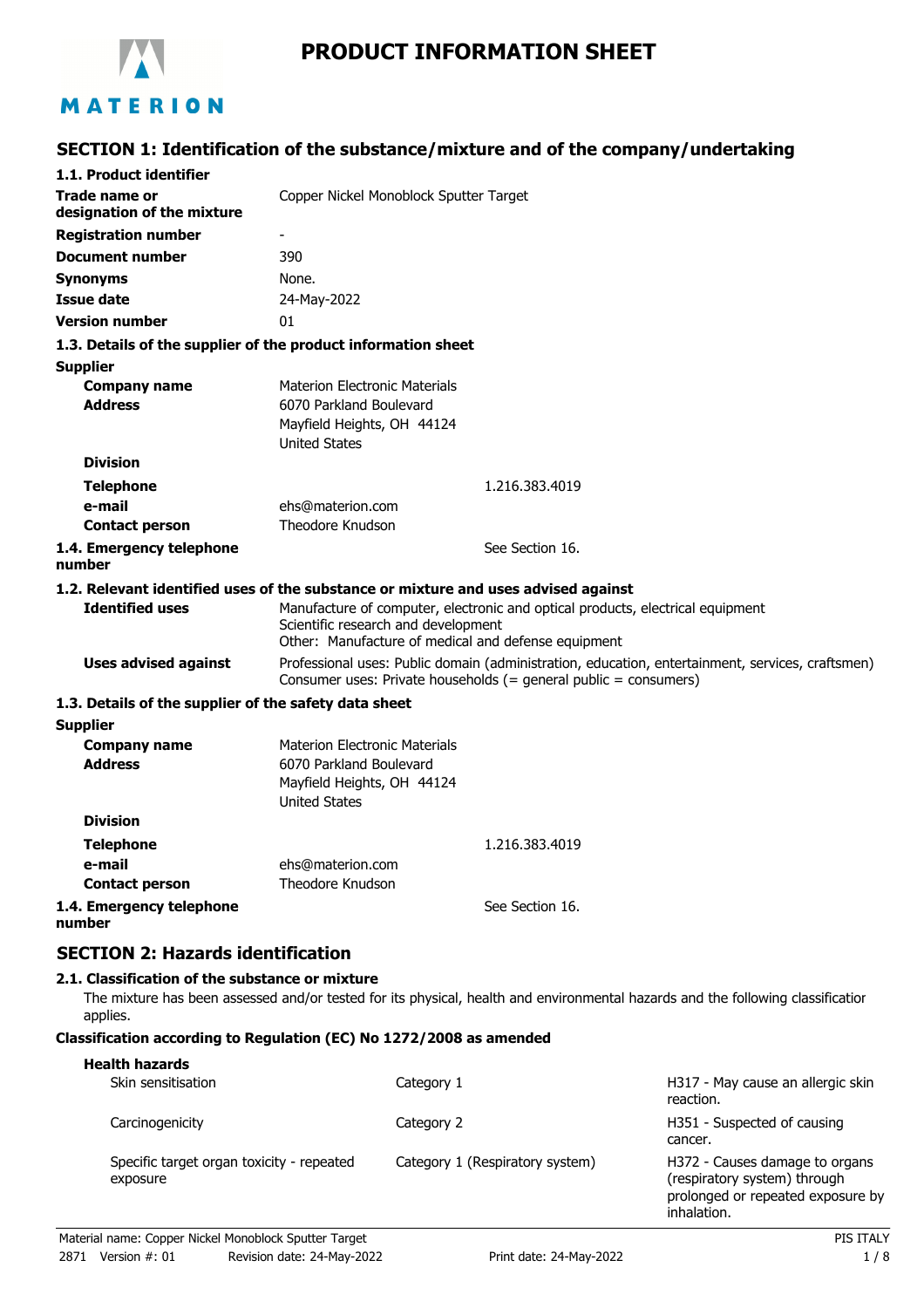**Hazard summary** May cause damage to organs through prolonged or repeated exposure. Suspected of causing cancer. May cause an allergic skin reaction. May cause irritation to the respiratory system. Prolonged exposure may cause chronic effects.

### **2.2. Label elements**

|                                          | Label according to Regulation (EC) No. 1272/2008 as amended                                           |
|------------------------------------------|-------------------------------------------------------------------------------------------------------|
| <b>Contains:</b>                         | Copper, Nickel                                                                                        |
| <b>Hazard pictograms</b>                 |                                                                                                       |
| <b>Signal word</b>                       | Danger                                                                                                |
| <b>Hazard statements</b>                 |                                                                                                       |
| H317                                     | May cause an allergic skin reaction.                                                                  |
| H351                                     | Suspected of causing cancer.                                                                          |
| H372                                     | Causes damage to organs (respiratory system) through prolonged or repeated exposure by<br>inhalation. |
| <b>Precautionary statements</b>          |                                                                                                       |
| <b>Prevention</b>                        |                                                                                                       |
| P201                                     | Obtain special instructions before use.                                                               |
| P202                                     | Do not handle until all safety precautions have been read and understood.                             |
| P260                                     | Do not breathe dust/fume/gas/mist/vapours/spray.                                                      |
| P271                                     | Use only outdoors or in a well-ventilated area.                                                       |
| P272                                     | Contaminated work clothing should not be allowed out of the workplace.                                |
| P280                                     | Wear protective gloves/protective clothing/eye protection/face protection.                            |
| P285                                     | In case of inadequate ventilation wear respiratory protection.                                        |
| <b>Response</b>                          |                                                                                                       |
| P312                                     | Call a POISON CENTRE/doctor if you feel unwell.                                                       |
| $P333 + P313$                            | If skin irritation or rash occurs: Get medical advice/attention.                                      |
| $P362 + P364$                            | Take off contaminated clothing and wash it before reuse.                                              |
| P363                                     | Wash contaminated clothing before reuse.                                                              |
| <b>Storage</b>                           |                                                                                                       |
| $P403 + P233$                            | Store in a well-ventilated place. Keep container tightly closed.                                      |
| P405                                     | Store locked up.                                                                                      |
| <b>Disposal</b>                          |                                                                                                       |
| P501                                     | Dispose of contents/container in accordance with local/regional/national/international regulations.   |
| <b>Supplemental label</b><br>information | For further information, please contact the Product Stewardship Department at +1.216.383.4019.        |
| 2.3. Other hazards                       | None known.                                                                                           |
|                                          |                                                                                                       |

## **SECTION 3: Composition/information on ingredients**

### **3.2. Mixtures**

**General information**

| $\frac{1}{2}$                          | No.                    |                       |                                                                                                                                       | <b>Notes</b>                                                                                                                                                                                                                                                                  |
|----------------------------------------|------------------------|-----------------------|---------------------------------------------------------------------------------------------------------------------------------------|-------------------------------------------------------------------------------------------------------------------------------------------------------------------------------------------------------------------------------------------------------------------------------|
| 85                                     | 7440-50-8<br>231-159-6 | 01-2119480154-42-0080 |                                                                                                                                       |                                                                                                                                                                                                                                                                               |
| <b>Classification: -</b>               |                        |                       |                                                                                                                                       |                                                                                                                                                                                                                                                                               |
| 15                                     | 7440-02-0<br>231-111-4 |                       |                                                                                                                                       |                                                                                                                                                                                                                                                                               |
|                                        |                        |                       |                                                                                                                                       | 7,S                                                                                                                                                                                                                                                                           |
|                                        |                        |                       |                                                                                                                                       |                                                                                                                                                                                                                                                                               |
| <b>SECTION 4: First aid measures</b>   |                        |                       |                                                                                                                                       |                                                                                                                                                                                                                                                                               |
|                                        |                        |                       |                                                                                                                                       |                                                                                                                                                                                                                                                                               |
| 4.1. Description of first aid measures |                        |                       |                                                                                                                                       |                                                                                                                                                                                                                                                                               |
|                                        |                        |                       |                                                                                                                                       |                                                                                                                                                                                                                                                                               |
|                                        |                        | protect themselves.   | The full text for all H-statements is displayed in section 16.<br>Move to fresh air. Call a physician if symptoms develop or persist. | CAS-No. / EC REACH Registration No. Index No.<br>01-2119438727-29-0049 028-002-00-7<br><b>Classification:</b> Skin Sens. 1;H317, STOT SE 3;H335, Carc. 2;H351, STOT RE 2;H373<br>Ensure that medical personnel are aware of the material(s) involved, and take precautions to |

### **Skin contact** Wash off with soap and water. Get medical attention if irritation develops and persists.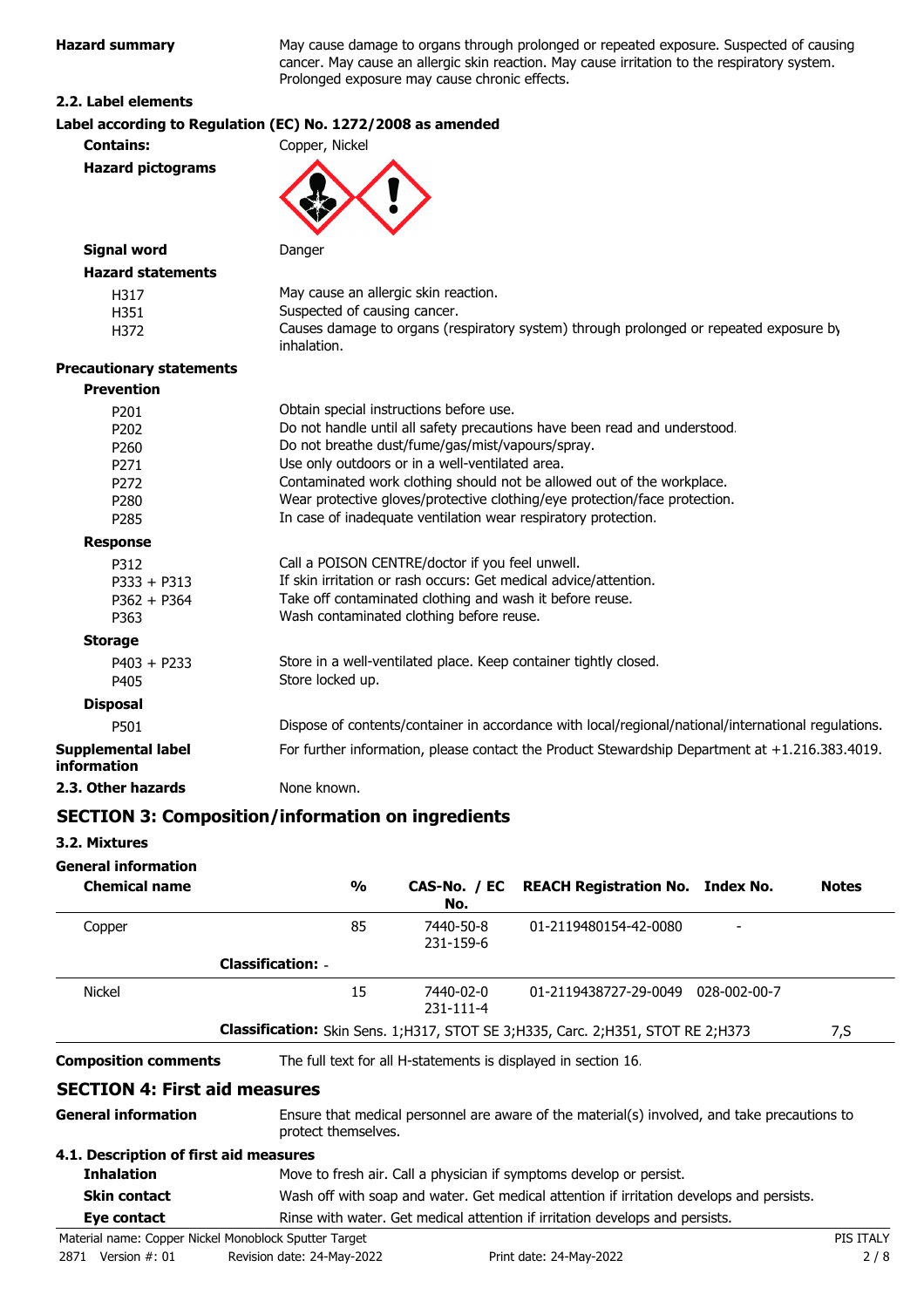| <b>Ingestion</b>                                                                           | Rinse mouth. Get medical attention if symptoms occur.                                      |
|--------------------------------------------------------------------------------------------|--------------------------------------------------------------------------------------------|
| 4.2. Most important<br>symptoms and effects, both<br>acute and delayed                     | Exposure may cause temporary irritation, redness, or discomfort.                           |
| 4.3. Indication of any<br>immediate medical attention<br>and special treatment<br>needed   | Treat symptomatically.                                                                     |
| <b>SECTION 5: Firefighting measures</b>                                                    |                                                                                            |
| <b>General fire hazards</b>                                                                | No unusual fire or explosion hazards noted.                                                |
| 5.1. Extinguishing media<br><b>Suitable extinguishing</b><br>media                         | Powder. Dry sand.                                                                          |
| Unsuitable extinguishing<br>media                                                          | Do not use water jet as an extinguisher, as this will spread the fire.                     |
| 5.2. Special hazards arising<br>from the substance or<br>mixture                           | None known.                                                                                |
| 5.3. Advice for firefighters<br><b>Special protective</b><br>equipment for<br>firefighters | Wear suitable protective equipment.                                                        |
| <b>Special firefighting</b><br>procedures                                                  | Move containers from fire area if you can do so without risk.                              |
| <b>Specific methods</b>                                                                    | Use standard firefighting procedures and consider the hazards of other involved materials. |

# **SECTION 6: Accidental release measures**

|                                   | 6.1. Personal precautions, protective equipment and emergency procedures |
|-----------------------------------|--------------------------------------------------------------------------|
| For non-emergency<br>personnel    | Keep unnecessary personnel away.                                         |
| For emergency<br>responders       | Keep unnecessary personnel away. Use personal protection recommended in  |
| 6.2. Environmental<br>precautions | Collect spillage. Prevent further leakage or spillage if safe to do so.  |

**6.3. Methods and material for** Stop the flow of material, if this is without risk. Following product recovery, flush area with water. **containment and cleaning up**

**6.4. Reference to other** Not available.

**sections**

## **SECTION 7: Handling and storage**

| 7.1. Precautions for safe<br>handling                                   | Obtain special instructions before use. Do not handle until all safety precautions have been read<br>and understood. Provide adequate ventilation. Avoid breathing dust/fume/gas/mist/vapours/spray.<br>Avoid contact with eyes, skin, and clothing. Avoid prolonged exposure. Should be handled in closed<br>systems, if possible. Wear appropriate personal protective equipment. Observe good industrial<br>hygiene practices. |
|-------------------------------------------------------------------------|-----------------------------------------------------------------------------------------------------------------------------------------------------------------------------------------------------------------------------------------------------------------------------------------------------------------------------------------------------------------------------------------------------------------------------------|
| 7.2. Conditions for safe<br>storage, including any<br>incompatibilities | Store locked up.                                                                                                                                                                                                                                                                                                                                                                                                                  |
| 7.3. Specific end use(s)                                                | Not available.                                                                                                                                                                                                                                                                                                                                                                                                                    |

## **SECTION 8: Exposure controls/personal protection**

## **8.1. Control parameters**

### **Occupational exposure limits**

| <b>Italy. Occupational Exposure Limits</b><br><b>Components</b> | Type                                                       | <b>Value</b>       | Form                |
|-----------------------------------------------------------------|------------------------------------------------------------|--------------------|---------------------|
| Copper (CAS 7440-50-8)                                          | <b>TWA</b>                                                 | 1 mg/m $3$         | Dust and mist.      |
|                                                                 |                                                            | $0,2 \text{ mg/m}$ | Fume.               |
| Nickel (CAS 7440-02-0)                                          | TWA                                                        | $1.5 \text{ mg/m}$ | Inhalable fraction. |
| <b>Biological limit values</b>                                  | No biological exposure limits noted for the ingredient(s). |                    |                     |
| <b>Recommended monitoring</b><br>procedures                     | Follow standard monitoring procedures.                     |                    |                     |

**Section 8 of the PIS.**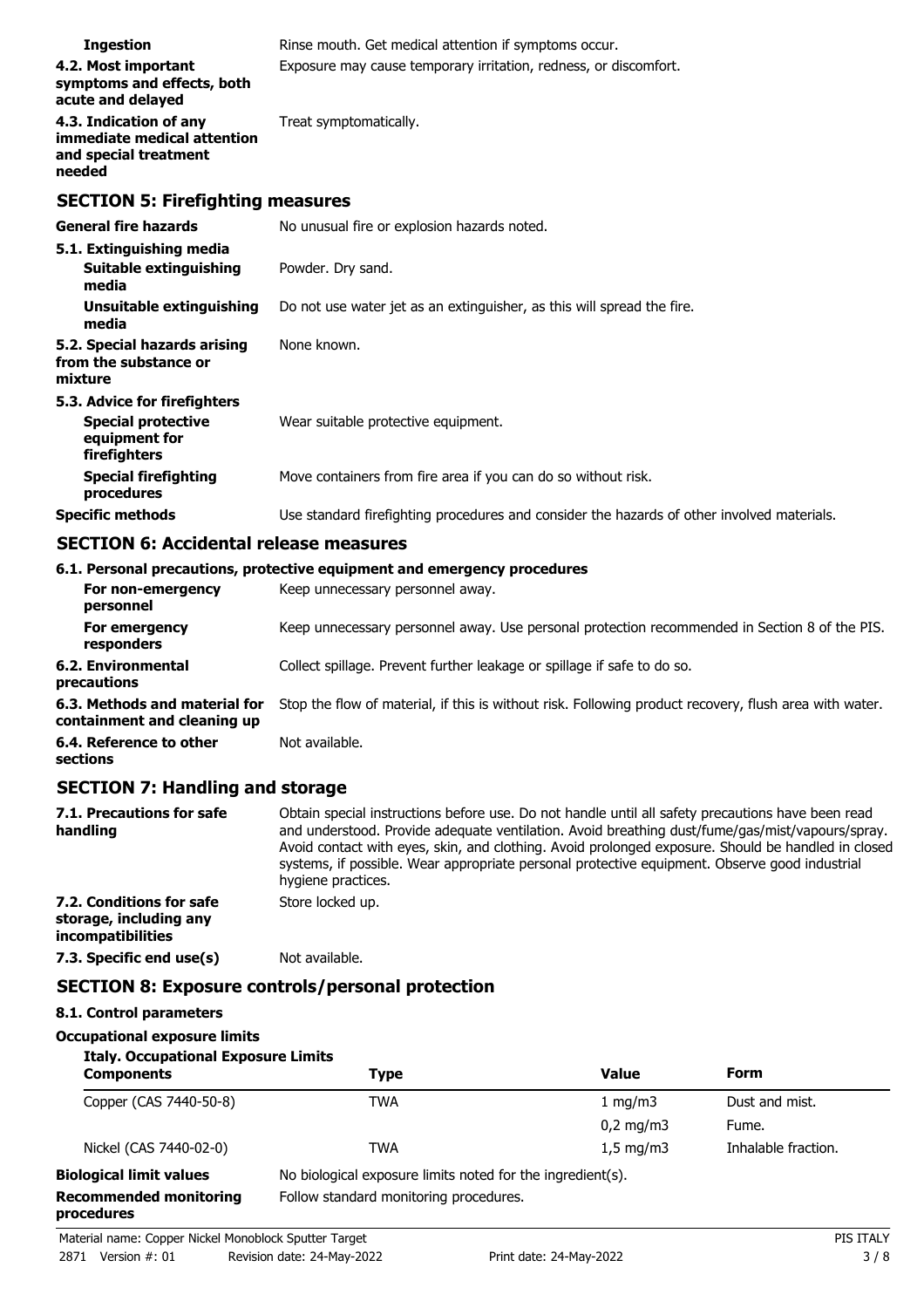| Derived no effect levels<br>(DNELs)                  | Not available.                                                                                                                                                                                                                                                                                                                                                                                         |
|------------------------------------------------------|--------------------------------------------------------------------------------------------------------------------------------------------------------------------------------------------------------------------------------------------------------------------------------------------------------------------------------------------------------------------------------------------------------|
| <b>Predicted no effect</b><br>concentrations (PNECs) | Not available.                                                                                                                                                                                                                                                                                                                                                                                         |
| 8.2. Exposure controls                               |                                                                                                                                                                                                                                                                                                                                                                                                        |
| <b>Appropriate engineering</b><br>controls           | Good general ventilation (typically 10 air changes per hour) should be used. Ventilation rates should<br>be matched to conditions. If applicable, use process enclosures, local exhaust ventilation, or other<br>engineering controls to maintain airborne levels below recommended exposure limits. If exposure<br>limits have not been established, maintain airborne levels to an acceptable level. |
|                                                      | Individual protection measures, such as personal protective equipment                                                                                                                                                                                                                                                                                                                                  |
| <b>General information</b>                           | Personal protection equipment should be chosen according to the CEN standards and in discussion<br>with the supplier of the personal protective equipment.                                                                                                                                                                                                                                             |
| Eye/face protection                                  | Wear safety glasses with side shields (or goggles).                                                                                                                                                                                                                                                                                                                                                    |
| <b>Skin protection</b>                               |                                                                                                                                                                                                                                                                                                                                                                                                        |
| - Hand protection                                    | Wear gloves to prevent metal cuts and skin abrasions during handling.                                                                                                                                                                                                                                                                                                                                  |
| - Other                                              | Wear suitable protective clothing.                                                                                                                                                                                                                                                                                                                                                                     |
| <b>Respiratory protection</b>                        | In case of insufficient ventilation, wear suitable respiratory equipment.                                                                                                                                                                                                                                                                                                                              |
| <b>Thermal hazards</b>                               | Wear appropriate thermal protective clothing, when necessary.                                                                                                                                                                                                                                                                                                                                          |
| <b>Hygiene measures</b>                              | Always observe good personal hygiene measures, such as washing after handling the material and<br>before eating, drinking, and/or smoking. Routinely wash work clothing and protective equipment to<br>remove contaminants.                                                                                                                                                                            |
| <b>Environmental exposure</b><br>controls            | Inform appropriate managerial or supervisory personnel of all environmental releases.                                                                                                                                                                                                                                                                                                                  |

# **SECTION 9: Physical and chemical properties**

#### **9.1. Information on basic physical and chemical properties Appearance**

| Appearance                                           |                                                 |
|------------------------------------------------------|-------------------------------------------------|
| <b>Physical state</b>                                | Solid.                                          |
| <b>Form</b>                                          | Solid.                                          |
| Colour                                               | Copper.                                         |
| <b>Odour</b>                                         | None.                                           |
| <b>Odour threshold</b>                               | Not applicable.                                 |
| рH                                                   | Not applicable.                                 |
| <b>Melting point/freezing point</b>                  | 1083 °C (1981,4 °F) estimated / Not applicable. |
| <b>Initial boiling point and</b><br>boiling range    | Not applicable.                                 |
| <b>Flash point</b>                                   | Not applicable.                                 |
| <b>Evaporation rate</b>                              | Not applicable.                                 |
| <b>Flammability (solid, gas)</b>                     | Not applicable.                                 |
| <b>Upper/lower flammability or explosive limits</b>  |                                                 |
| <b>Flammability limit - lower</b><br>(%)             | Not applicable.                                 |
| <b>Flammability limit - lower</b><br>(%) temperature | Not applicable.                                 |
| <b>Flammability limit -</b><br>upper $(\% )$         | Not applicable.                                 |
| <b>Flammability limit -</b><br>upper (%) temperature | Not applicable.                                 |
| <b>Explosive limit - lower (</b><br>%)               | Not applicable.                                 |
| <b>Explosive limit - upper</b><br>(9/6)              | Not applicable.                                 |
| <b>Explosive limit - upper (</b><br>%) temperature   | Not applicable.                                 |
| <b>Vapour pressure</b>                               | Not applicable.                                 |
| <b>Vapour density</b>                                | Not applicable.                                 |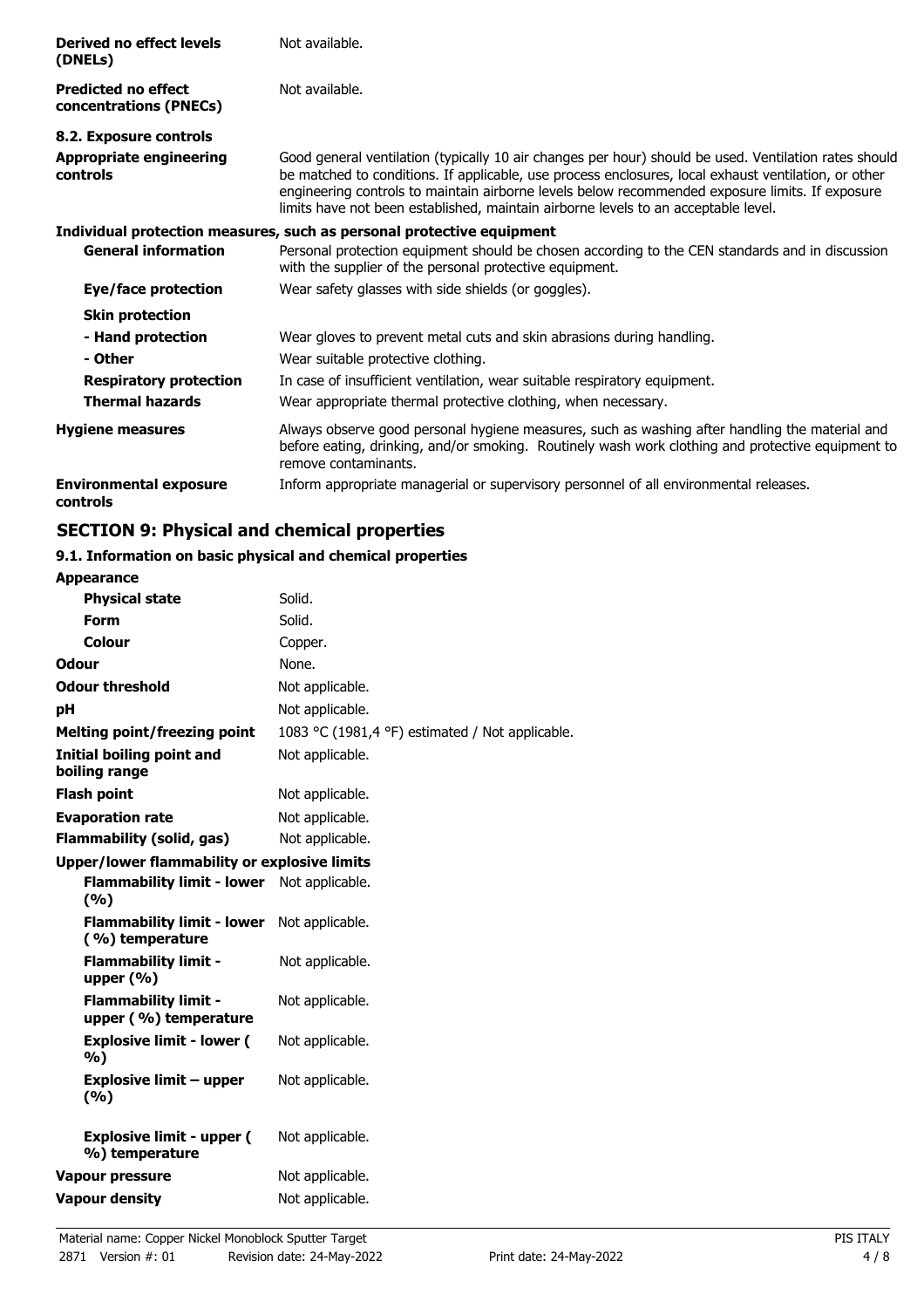| <b>Relative density</b>                           | Not applicable.                                                                               |
|---------------------------------------------------|-----------------------------------------------------------------------------------------------|
| Solubility(ies)                                   |                                                                                               |
| <b>Solubility (water)</b>                         | Insoluble.                                                                                    |
| <b>Partition coefficient</b><br>(n-octanol/water) | Not applicable.                                                                               |
| <b>Auto-ignition temperature</b>                  | Not applicable.                                                                               |
| <b>Decomposition temperature</b>                  | Not applicable.                                                                               |
| <b>Viscosity</b>                                  | Not applicable.                                                                               |
| <b>Explosive properties</b>                       | Not explosive.                                                                                |
| <b>Oxidising properties</b>                       | Not oxidising.                                                                                |
| 9.2. Other information                            |                                                                                               |
| <b>Density</b>                                    | 8,93 g/cm3 estimated                                                                          |
| <b>Explosivity</b>                                | Not applicable.                                                                               |
| <b>SECTION 10: Stability and reactivity</b>       |                                                                                               |
| 10.1. Reactivity                                  | The product is stable and non-reactive under normal conditions of use, storage and transport. |

| The product is stable and non-reactive under normal conditions of use, storage and transport |
|----------------------------------------------------------------------------------------------|
| Material is stable under normal conditions.                                                  |
| No dangerous reaction known under conditions of normal use.                                  |
| Contact with incompatible materials.                                                         |
| Strong oxidising agents.                                                                     |
| No hazardous decomposition products are known.                                               |
|                                                                                              |

# **SECTION 11: Toxicological information**

| <b>General information</b>                                   | Occupational exposure to the substance or mixture may cause adverse effects.            |  |
|--------------------------------------------------------------|-----------------------------------------------------------------------------------------|--|
| <b>Information on likely routes of exposure</b>              |                                                                                         |  |
| <b>Inhalation</b>                                            | Prolonged inhalation may be harmful.                                                    |  |
| <b>Skin contact</b>                                          | May cause an allergic skin reaction.                                                    |  |
| Eye contact                                                  | Not likely, due to the form of the product.                                             |  |
| <b>Ingestion</b>                                             | Expected to be a low ingestion hazard.                                                  |  |
| <b>Symptoms</b>                                              | May cause an allergic skin reaction.                                                    |  |
| 11.1. Information on toxicological effects                   |                                                                                         |  |
| <b>Acute toxicity</b>                                        | May cause an allergic skin reaction.                                                    |  |
| <b>Skin corrosion/irritation</b>                             | Not likely, due to the form of the product.                                             |  |
| Serious eye damage/eye<br>irritation                         | Not likely, due to the form of the product.                                             |  |
| <b>Respiratory sensitisation</b>                             | Not classified.                                                                         |  |
| <b>Skin sensitisation</b>                                    | May cause an allergic skin reaction.                                                    |  |
| <b>Germ cell mutagenicity</b>                                | Not classified.                                                                         |  |
| Carcinogenicity                                              | Suspected of causing cancer.                                                            |  |
|                                                              | <b>IARC Monographs. Overall Evaluation of Carcinogenicity</b>                           |  |
| Nickel (CAS 7440-02-0)                                       | 2B Possibly carcinogenic to humans.                                                     |  |
| <b>Reproductive toxicity</b>                                 | Not classified.                                                                         |  |
| Specific target organ toxicity<br>- single exposure          | Not classified.                                                                         |  |
| <b>Specific target organ toxicity</b><br>- repeated exposure | May cause damage to organs (respiratory system) through prolonged or repeated exposure. |  |
| <b>Aspiration hazard</b>                                     | Not an aspiration hazard.                                                               |  |
| Mixture versus substance<br>information                      | No information available.                                                               |  |
| <b>Other information</b>                                     | Not available.                                                                          |  |
|                                                              |                                                                                         |  |

# **SECTION 12: Ecological information**

# **12.1. Toxicity**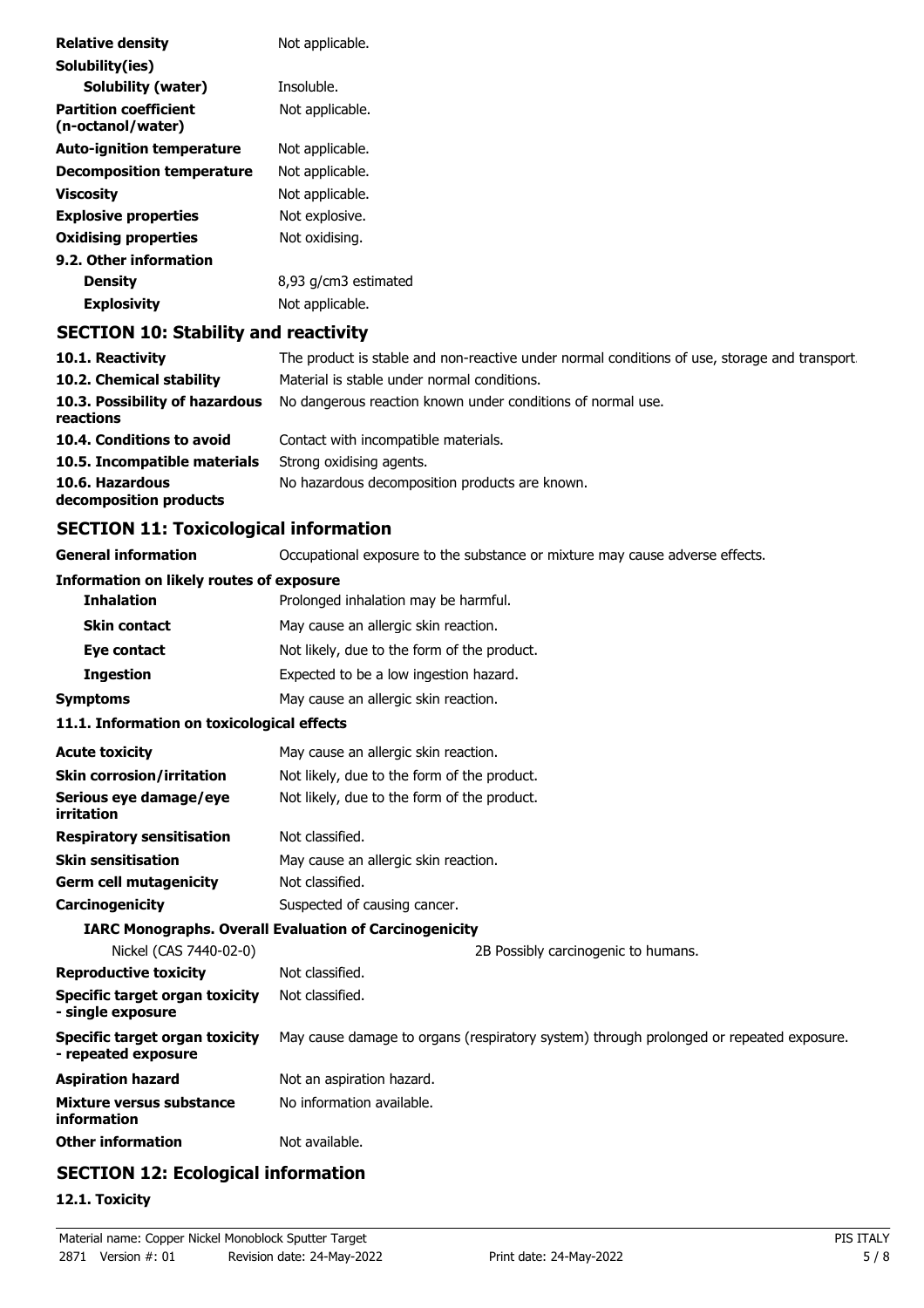| <b>Product</b>                                            |                | <b>Species</b>                                                               | <b>Test Results</b>             |
|-----------------------------------------------------------|----------------|------------------------------------------------------------------------------|---------------------------------|
| Copper Nickel Monoblock Sputter Target                    |                |                                                                              |                                 |
| <b>Aquatic</b>                                            |                |                                                                              |                                 |
| Acute                                                     |                |                                                                              |                                 |
| Fish                                                      | <b>LC50</b>    | Fish                                                                         | 0,0382 mg/l, 96 hours estimated |
| <b>Components</b>                                         |                | <b>Species</b>                                                               | <b>Test Results</b>             |
| Copper (CAS 7440-50-8)                                    |                |                                                                              |                                 |
| <b>Aquatic</b>                                            |                |                                                                              |                                 |
| Acute                                                     |                |                                                                              |                                 |
| Crustacea                                                 | <b>EC50</b>    | Blue crab (Callinectes sapidus)                                              | $0,0031$ mg/l                   |
| Fish                                                      | <b>LC50</b>    | Fathead minnow (Pimephales promelas)                                         | 0,0219 - 0,0446 mg/l, 96 hours  |
| Nickel (CAS 7440-02-0)                                    |                |                                                                              |                                 |
| <b>Aquatic</b>                                            |                |                                                                              |                                 |
| Acute                                                     |                |                                                                              |                                 |
| Fish                                                      | <b>LC50</b>    | Rainbow trout, donaldson trout<br>(Oncorhynchus mykiss)                      | 0,06 mg/l, 4 days               |
|                                                           |                | * Estimates for product may be based on additional component data not shown. |                                 |
| 12.2. Persistence and<br>degradability                    |                | No data is available on the degradability of this product.                   |                                 |
| 12.3. Bioaccumulative<br>potential                        | Not available. |                                                                              |                                 |
| <b>Partition coefficient</b><br>n-octanol/water (log Kow) | Not available. |                                                                              |                                 |

| <b>Bioconcentration factor (BCF)</b> Not available. |                                         |
|-----------------------------------------------------|-----------------------------------------|
| 12.4. Mobility in soil                              | Not available.                          |
| 12.5. Results of PBT and                            | Not a PBT or vPvB substance or mixture. |
| <b>vPvB</b> assessment                              |                                         |

**12.6. Other adverse effects** Not available.

# **SECTION 13: Disposal considerations**

## **13.1. Waste treatment methods**

| <b>Residual waste</b>                  | Dispose of in accordance with local regulations. Empty containers or liners may retain some product<br>residues. This material and its container must be disposed of in a safe manner (see: Disposal<br>instructions). |
|----------------------------------------|------------------------------------------------------------------------------------------------------------------------------------------------------------------------------------------------------------------------|
| <b>Contaminated packaging</b>          | Since emptied containers may retain product residue, follow label warnings even after container is<br>emptied. Empty containers should be taken to an approved waste handling site for recycling or<br>disposal.       |
| EU waste code                          | The Waste code should be assigned in discussion between the user, the producer and the waste<br>disposal company.                                                                                                      |
| <b>Disposal</b><br>methods/information | Collect and reclaim or dispose in sealed containers at licensed waste disposal site. Dispose of<br>contents/container in accordance with local/regional/national/international regulations.                            |
| <b>Special precautions</b>             | Dispose in accordance with all applicable regulations.                                                                                                                                                                 |

# **SECTION 14: Transport information**

# **ADR**

| 14.1. UN number<br>14.2. UN proper shipping<br>name | UN3178<br>FLAMMABLE SOLID, INORGANIC, N.O.S. |
|-----------------------------------------------------|----------------------------------------------|
| 14.3. Transport hazard class(es)                    |                                              |
| <b>Class</b>                                        | 4.1                                          |
| Subsidiary risk                                     | -                                            |
| Label(s)                                            | 4.1                                          |
| Hazard No. (ADR)                                    | 40                                           |
| <b>Tunnel restriction</b><br>code                   | F                                            |
| 14.4. Packing group                                 | ĦТ                                           |
| 14.5. Environmental<br>hazards                      | No.                                          |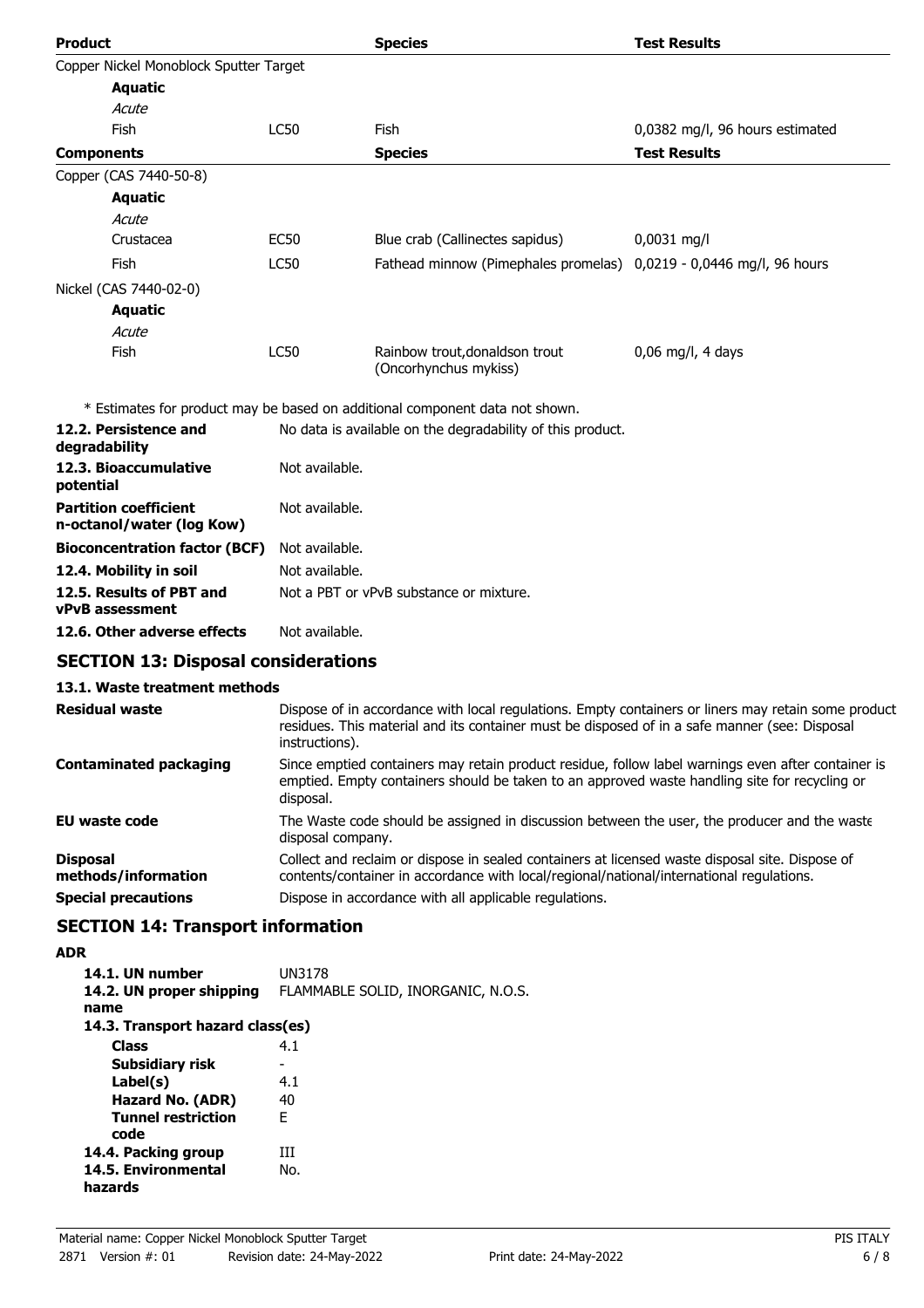14.6. Special precautions Not available. **for user RID 14.1. UN number** UN3178 **14.2. UN proper shipping** FLAMMABLE SOLID, INORGANIC, N.O.S. **name Class** 4.1 **14.3. Transport hazard class(es) Subsidiary risk Label(s)** 4.1 **14.4. Packing group III 14.5. Environmental** No. **hazards** 14.6. Special precautions Not available. **for user ADN 14.1. UN number** UN3178 **14.2. UN proper shipping** FLAMMABLE SOLID, INORGANIC, N.O.S. **name Class** 4.1 **14.3. Transport hazard class(es) Subsidiary risk Label(s)** 4.1 **14.4. Packing group III 14.5. Environmental** No. **hazards** 14.6. Special precautions Not available. **for user**

### **IATA**

14.1. - 14.6.: Not regulated as dangerous goods.

### **IMDG**

14.1. - 14.6.: Not regulated as dangerous goods.

### **ADN; ADR; RID**



## **SECTION 15: Regulatory information**

**15.1. Safety, health and environmental regulations/legislation specific for the substance or mixture**

### **EU regulations**

**Regulation (EC) No. 1005/2009 on substances that deplete the ozone layer, Annex I and II, as amended** Not listed.

**Regulation (EU) 2019/1021 On persistent organic pollutants (recast), as amended**

### Not listed.

**Regulation (EU) No. 649/2012 concerning the export and import of dangerous chemicals, Annex I, Part 1 as amended**

Not listed.

**Regulation (EU) No. 649/2012 concerning the export and import of dangerous chemicals, Annex I, Part 2 as amended**

### Not listed.

**Regulation (EU) No. 649/2012 concerning the export and import of dangerous chemicals, Annex I, Part 3 as amended**

### Not listed.

**Regulation (EU) No. 649/2012 concerning the export and import of dangerous chemicals, Annex V as amended** Not listed.